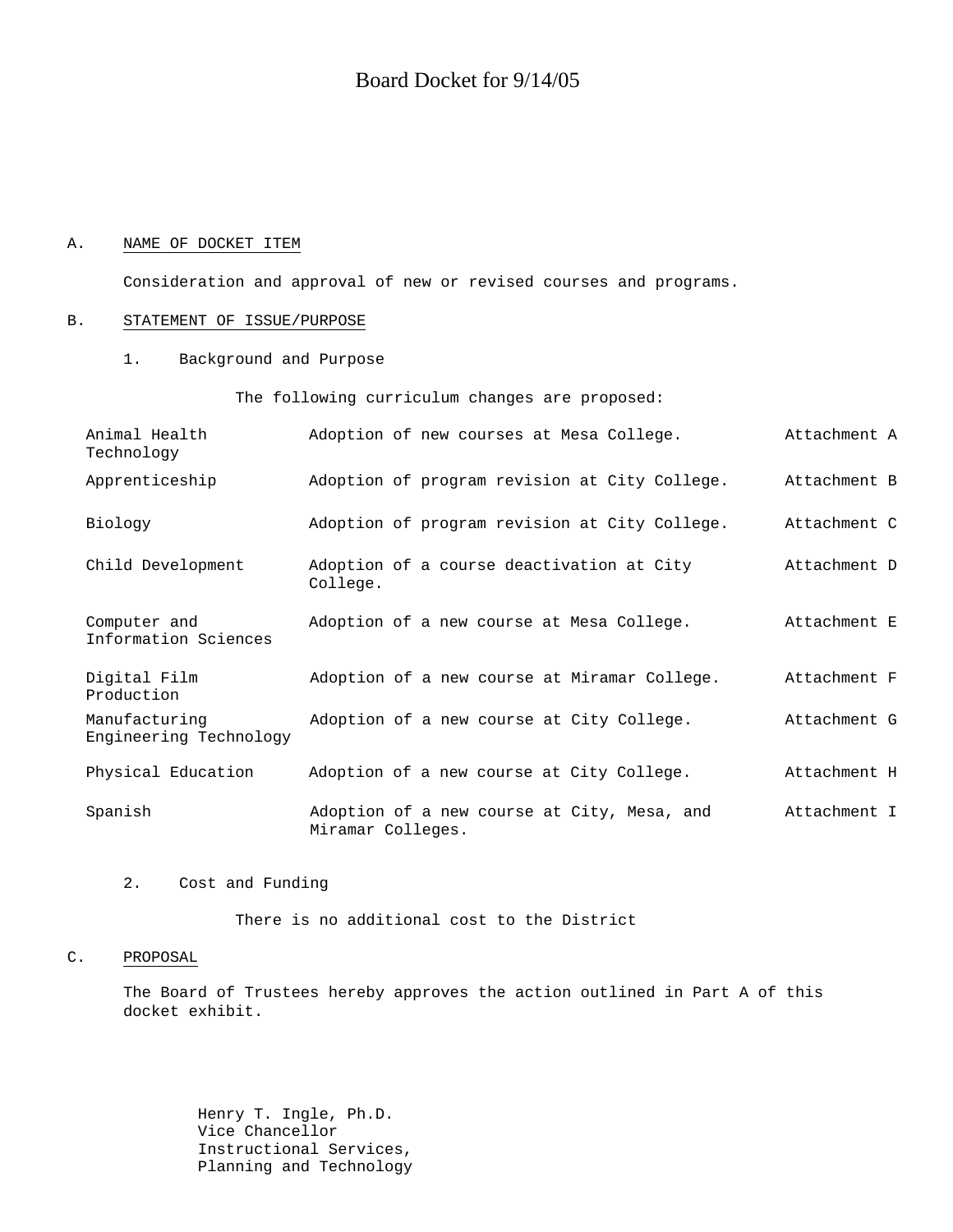Adoption of a new courses at Mesa College.

Proposed courses at Mesa College.

# **145 Veterinary Anatomy and Physiology 3 hours lecture, 3 units**

**Grade Only** 

*Prerequisite:* BIOL 107 and CHEM 100 and CHEM 100L, each with a grade of "C" or better, or equivalent. *Corequisite:* ANHL 145L.

*Advisory:*ENGL 051 & ENGL 056 & MATH 095, each with a grade of "C" or better, or equivalent, or Assessment Skill Level W5/R5/M40.

*Limitation on Enrollment:* Special Admission - must be admitted to program. This course is not open to students with previous credit for ANHL 120.

This lecture course is designed to introduce the first semester Animal Health Technology student to the comparative normal anatomy and physiology of selected domestic animal species. The eleven anatomical systems are covered and material presented ranges from the microscopic cellular level to the level of the full organism. Relevant application of structure and function to the clinical medical situations is addressed. Appropriate medical terminology is included with each system. To continue in the Animal Health Technology Program, students must earn a grade of "C" or better. (FT) Associate Degree Credit & transfer to CSU and/or private colleges and universities.

#### **145L Veterinary Anatomy and Physiology Lab 3 hours lab, 1 unit Grade Only**

*Prerequisite:* BIOL 107 and CHEM 100 and CHEM 100L, each with a grade of "C" or better, or equivalent. *Corequisite:* ANHL 145.

*Advisory:*ENGL 051 & ENGL 056 & MATH 095, each with a grade of "C" or better, or equivalent, or Assessment Skill Level W5/R5/M40.

*Limitation on Enrollment:* Special Admission - must be admitted to program. This course is not open to students with previous credit for ANHL 120.

This veterinary anatomy and physiology laboratory course is designed to provide the first semester Animal Health Technology student with the opportunity to investigate and study the principles of normal anatomy and physiology presented in the corresponding lecture course (ANHL 145). Techniques for the safe and proper dissection are introduced and practiced by the student during the extensive animal dissection. All eleven anatomical systems are studied through actual dissection or models. Relevant application of structure and function to the clinical medical situations is addressed. Appropriate medical terminology is included with each system. Animal dissection is carried out by each student. To continue in the Animal Health Technology Program, students must earn a grade of "C" or better. (FT)

Associate Degree Credit & transfer to CSU and/or private colleges and universities.

### **255 Laboratory Animal Medicine**

 **2 hours lecture, 2 units Grade Only** 

*Prerequisite***:** ANHL 100B and ANHL 125L and ANHL 225, each with a grade of "C" or better, or equivalent.

*Corequisite***:** ANHL 255L.

*Limitation on Enrollment:* This course is not open to students with previous credit for ANHL 250. This lecture course is designed for the second year Animal Health Technology student. The course covers the use of animals in biomedical research with an emphasis on common laboratory species, animal welfare legislation and the philosophy of laboratory animal management. The course includes handling, restraint, husbandry, care and observation of laboratory species. Methods and procedures involved in laboratory animal breeding, injections, anesthesia, sample collection, medicating, nutrition, euthanasia and necropsy are also covered. Appropriate terminology is included. To continue in the Animal Health Technology Program, students must earn a grade of "C" or better. (FT) Associate Degree Credit & transfer to CSU and/or private colleges and universities.

#### **255L Laboratory Animals Medicine Laboratory 3 hours lab, 1 unit Grade Only**

*Prerequisite***:** ANHL 100B and ANHL 125L and ANHL 225, each with a grade of "C" or better, or equivalent.

#### *Corequisite***:** ANHL 255.

*Limitation on Enrollment:* This course is not open to students with previous credit for ANHL 250. This laboratory animal medicine laboratory course is designed to provide the second year Animal Health Technology student with the opportunity to practice the principles and procedures presented in the Laboratory Animal Medicine (ANHL 255) lecture. Students apply regulations and ethical principles to various situations. Techniques for the safe and proper animal restraint, anesthesia, injection techniques, and sample collection are introduced and practiced by the student. Students also perform tattooing, ear notching and other procedures commonly utilized in the research setting. Students are required to perform a necropsy following established guidelines. (FT) Associate Degree Credit & transfer to CSU and/or private colleges and universities.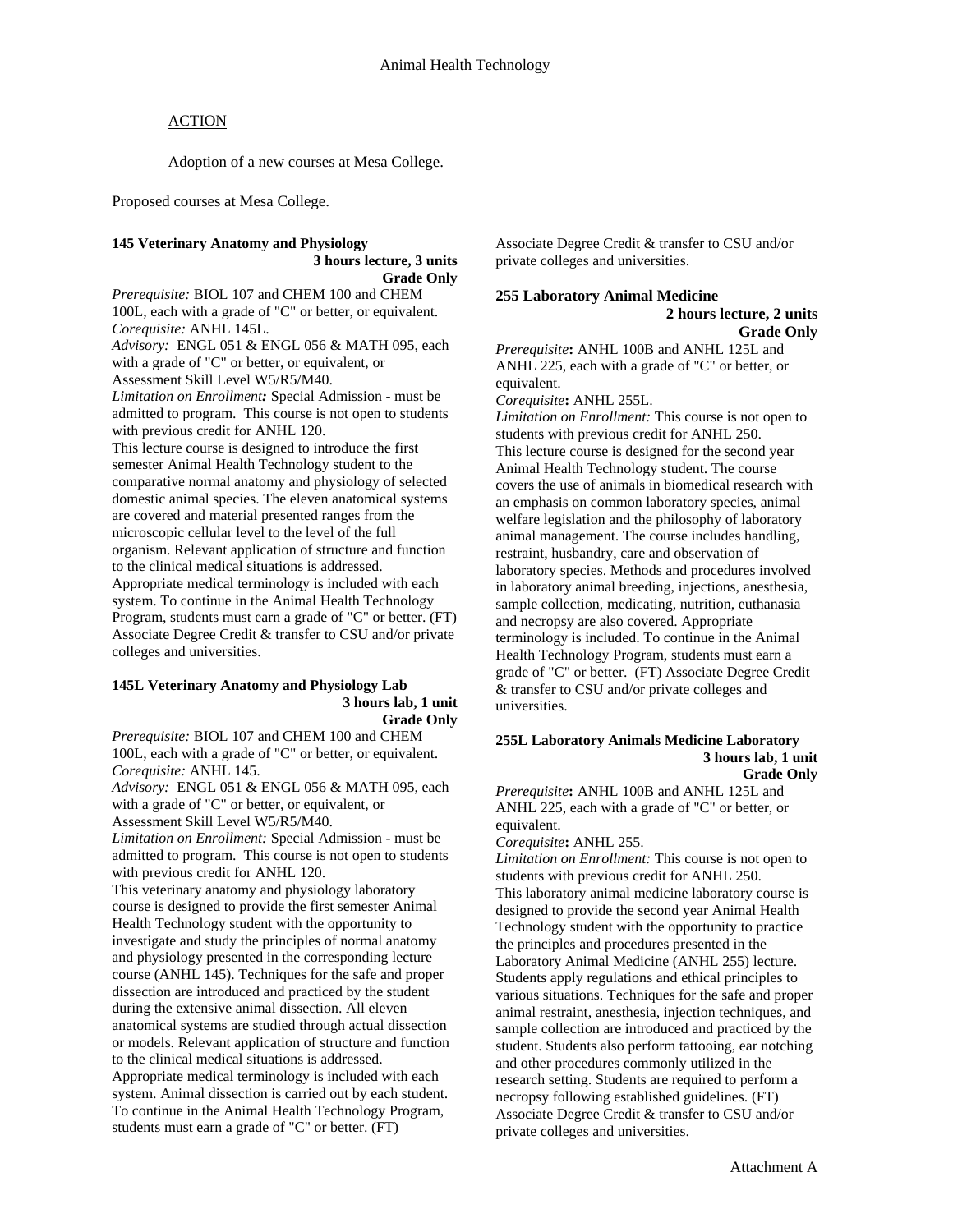Adoption of program revision at City College.

Proposed program revision at City College.

# **Certificate of Achievement Requirements:**

Courses Required for the Major:Units

A. Completion of the related and supplemental instruction during the period of the program as approved by the Apprenticeship Committee

25-48

B. Work experience (on the job training for the duration of the apprenticeship period) (4 units/ semester, maximum of 16 units) 16 Total Units  $=$  41-64

## **Associate in Science Degree Requirements:**

The Associate in Science degree is conferred upon successful completion of the required apprenticeship programs of Associated Builders and Contractors (A.B.C.), Honeywell Tool and Die, Jet Products Corporation, Operating and Maintenance Engineers HVAC, San Diego and Imperial Counties Pipetrades, San Diego City Civil Service Communications Technician, San Diego Gas and Electric Company, San Diego Trolley, or Solar Turbines, Incorporated.

Courses Required for the Major: Units

A. Completion of the related and supplemental instruction during the period of the program as approved by the Apprenticeship Committee

25-48

B. Work experience (on-the-job training for the duration of the apprenticeship period)(4 units/ semester, maximum of 16 units) 16

Total Units  $= 41-64$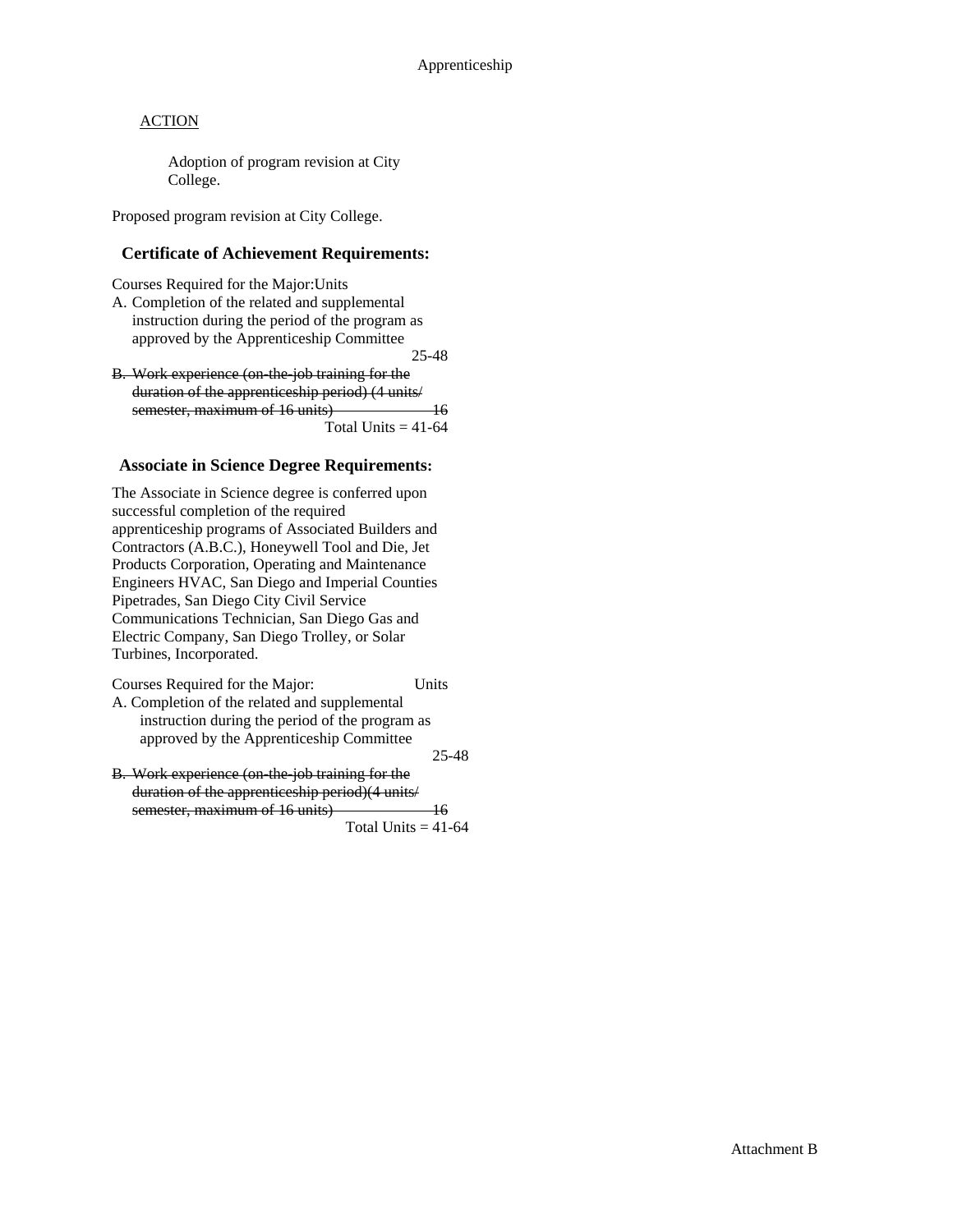Adoption of program revision at City College.

Proposed deactivation of program options at City College.

### **Certificate of Completion: Applied Biotechnology\***

Students may take the specific biotechnology courses and receive a Certificate of Completion authorized and issued by the academic department. It is not intended to nor will it be recognized as an official state approved program. It is intended to provide students with intensive laboratory skills development experience to meet entry-level employment requirements in the biotechnology industry.

| ourses:                                   |  |
|-------------------------------------------|--|
| <b>BIOL 132, Applied Biotechnology I</b>  |  |
|                                           |  |
| <b>BIOL 133, Applied Biotechnology II</b> |  |
| (Miramar)                                 |  |
|                                           |  |

\*This is a department award in recognition of information on the transcript and does not imply that a graduation requirement has been met.

## **Certificate of Completion: Lab Assistant\***

Successful completion of this program qualifies individuals for employment as lab assistants in settings such as the biotechnology industry, bioscience research institutions and academic institutions. Eligibility for Mathematics 96 is strongly recommended before taking this program. Required courses must be completed with a grade of "C" or better. Further education beyond this program could lead to broader opportunities as a lab technician.

| Courses                                  | I <sub>finite</sub><br>ошь |
|------------------------------------------|----------------------------|
| CHEM 100, Fundamentals of Chemistry      |                            |
| CHEM 100L, Fundamentals of Chemistry Lab |                            |
| <b>Total Units = 4</b>                   |                            |

\*This is a department award in recognition of information on the transcript and does not imply that a graduation requirement has been met.

### **Associate in Science Degree: Biology**

#### **Applied Biology Track**

| Courses Required for the Major:<br><del>Units</del> |
|-----------------------------------------------------|
| BIOL 105, 106, Principles of Biology &              |
| Laboratory (Miramar)                                |
| $\overline{OR}$                                     |
| BIOL 107, General Biology Lecture & Lab4            |
| BIOL 205, General Microbiology 5                    |
| <b>BIOL 132, Applied Biotechnology I (Miramar)</b>  |
| $\mathcal{R}_{I}$                                   |
| BIOL 133, Applied Biotechnology II (                |
|                                                     |
| CHEM 200, 200L, General Chemistry I &               |
|                                                     |
| CHEM 201, 201L, General Chemistry II &              |
|                                                     |
| CISC 181, Principles of Information Systems 4       |
|                                                     |
|                                                     |

Recommended electives: Physics 120A, 120B, 121A, 121B.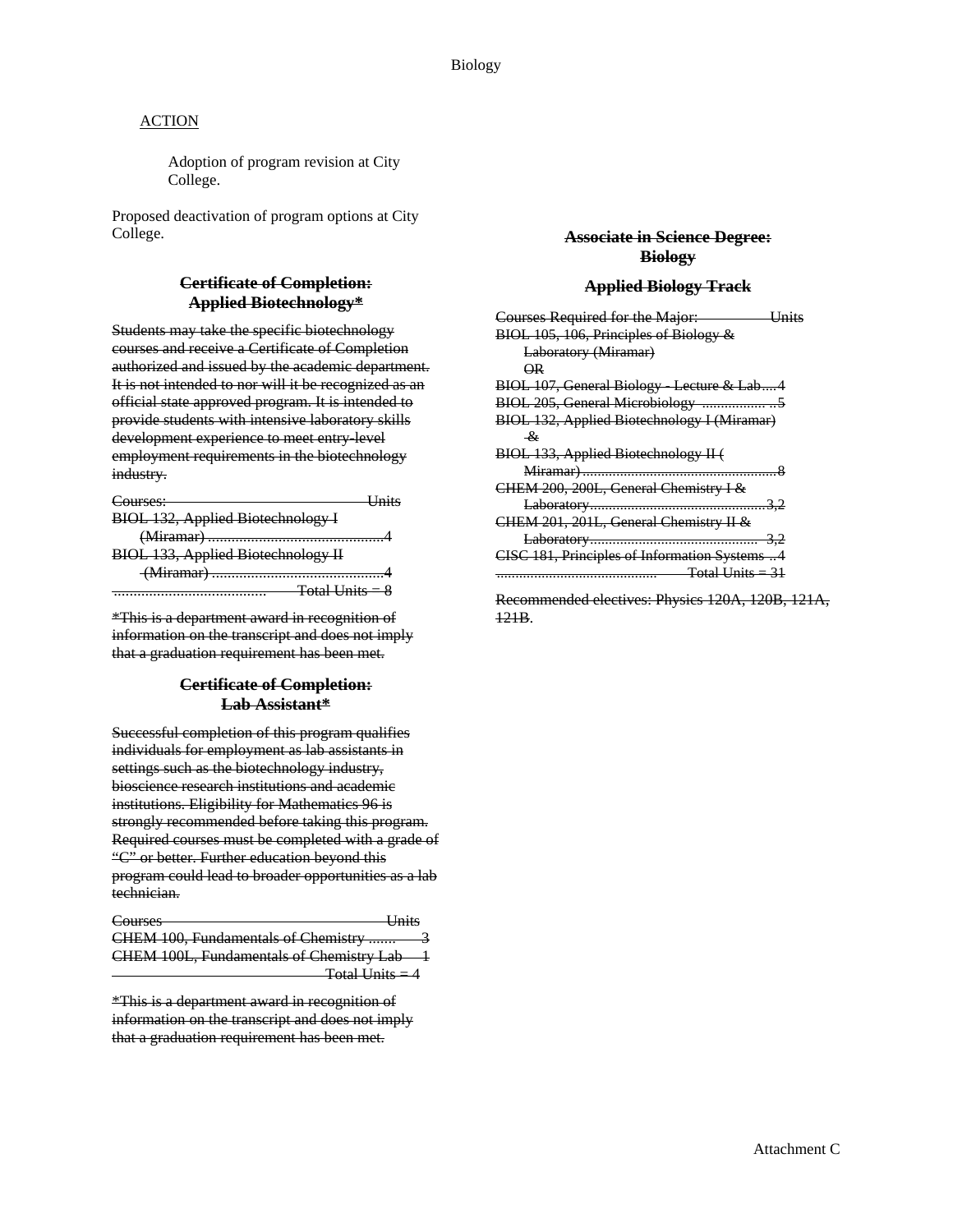Adoption of a course deactivation at City College.

Proposed deactivated course at City.

### **100 Introduction to Child Development**

 **3 hours lecture, 3 units Grade Only**

*Advisory:* ENGL 043 & ENGL 042, each with a grade of "C" or better, or equivalent, or Assessment Skill Levels W4/R4. This course serves as an overview of the field of child development. Emphasis is placed on the analysis of historical and contemporary philosophies and models of early childhood education, exploration of the variety and scope of programs in the community, examination of career options and career preparation in the field of child development, and current issues and trends facing early childhood education. This course partially fulfills the certification requirements for child development Infant/Toddler program requirements. (FT) Associate Degree Credit only and not Transferable.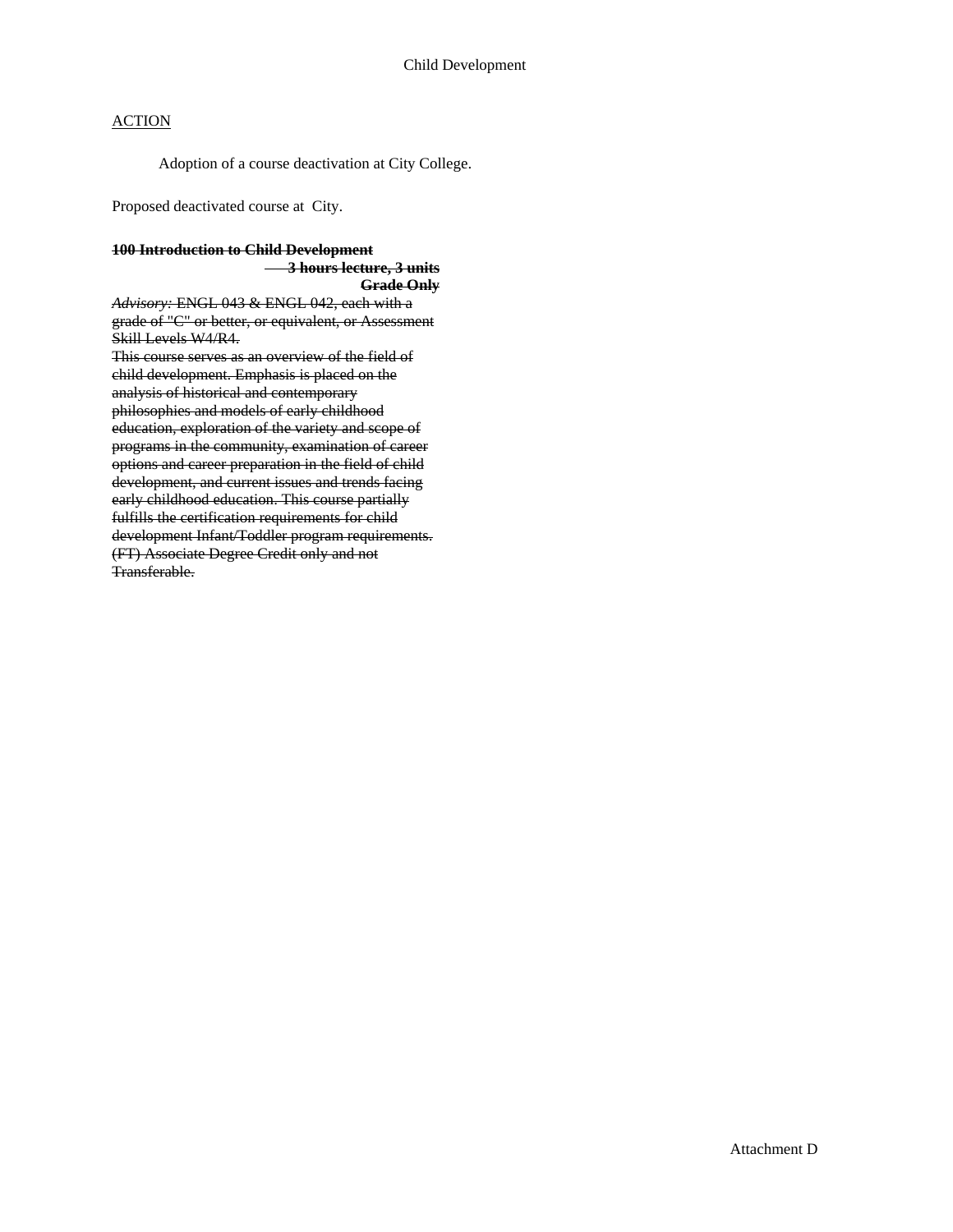Adoption of a new course at Mesa College.

Proposed new course at Mesa.

### **182 Fluency with Information Technology 3 hours lecture, 3 hours lab, 4 units Grade Only**

This course provides transfer students with an introduction to computer technology. It targets students who need to complete a computer literacy course as part of their degree or certificate program. Computer software, networking, and systems are covered, with an emphasis on modern technologies. This course also serves community members interested in an introduction to computer technology. Students who have completed CISC 181 should consult with a counselor before enrolling in CISC 182. (FT) Associate Degree Credit & transfer to CSU and/or private colleges and universities.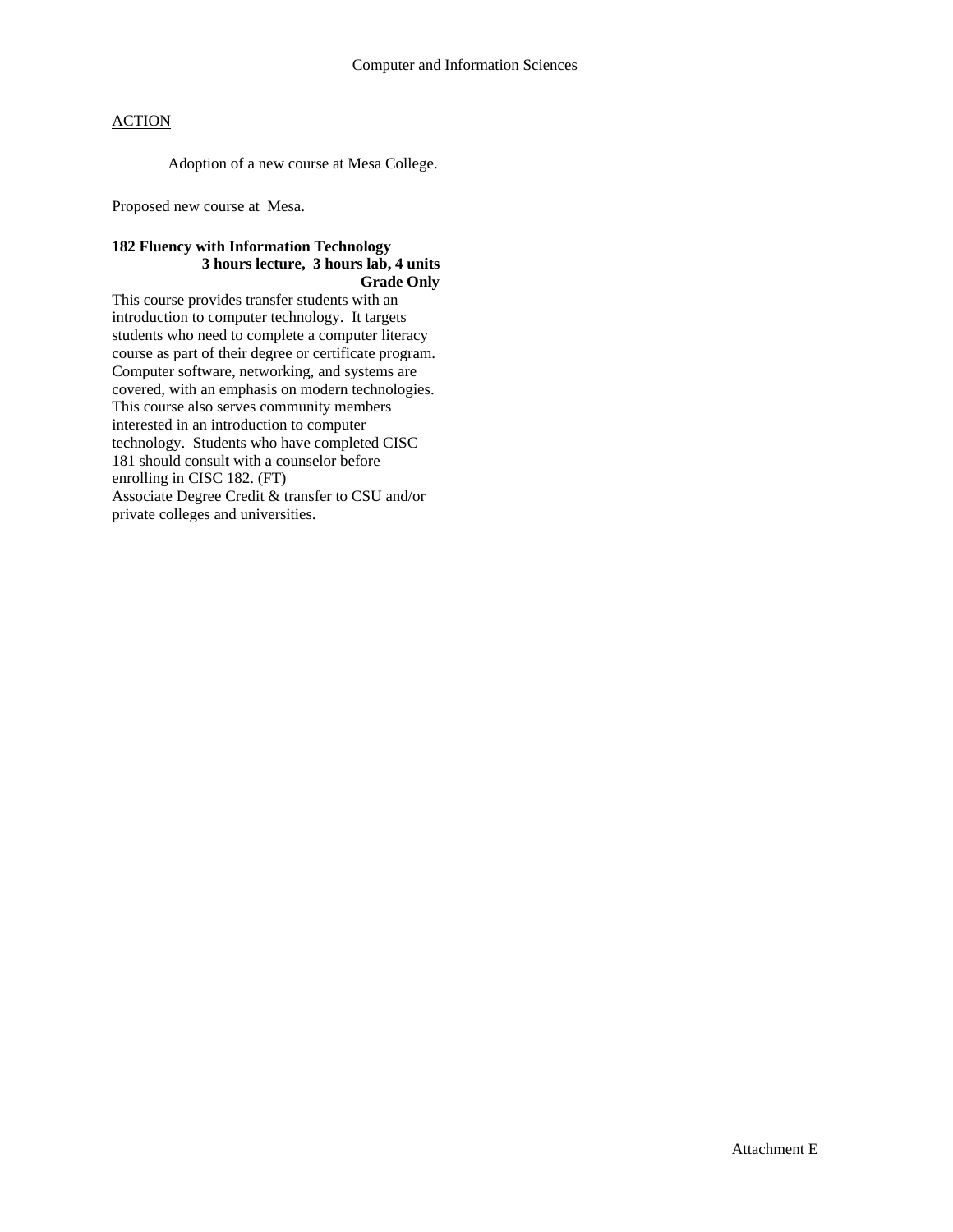Adoption of a new course at Miramar College.

Proposed course at Miramar College.

#### **101 Introduction to Film**

#### **3 hours lecture, 3 units Grade Only**

*Advisory***:** ENGL 051 & ENGL 056, each with a grade of "C" or better, or equivalent or Assessment Skill Levels W5/R5.

This course introduces students to the narrative, thematic, and aesthetic aspects of cinema. It examines a wide variety of films and emphasizes styles of directors as well as aspects of characterization and themes. Topics include the artistic quality of film and the development of technical methods used by filmmakers to present their ideas. (FT) Associate Degree Credit & transfer to CSU and/or private colleges and universities.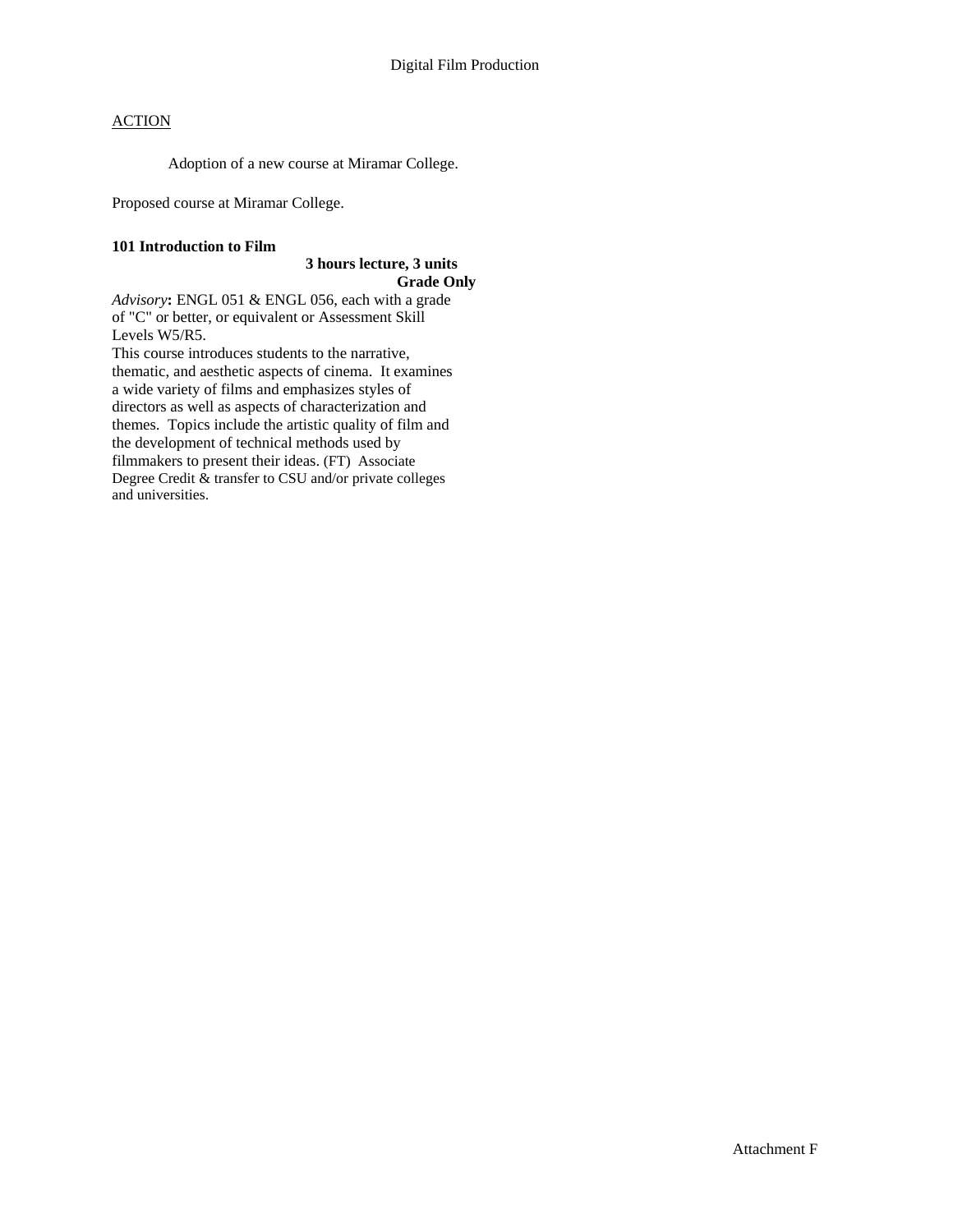Adoption of a new course at City College.

Proposed course at City College.

### **101 Introduction to Manufacturing Engineering Technology**

### **3 hours lecture, 3 units Grade Only**

This course is designed for students who are interested in the field of Manufacturing Engineering Technology (MET). The course introduces manufacturing principles, including manufacturing systems, design concepts, process and material selection, computer-integrated manufacturing, quality control and management, global competitiveness and manufacturing costs, safety and environmental concerns. It also provides an overview of the MET program structure, job perspectives for graduates, salary ranges and various career options in manufacturing. (FT) Associate Degree Credit & transfer to CSU and/or private colleges and universities.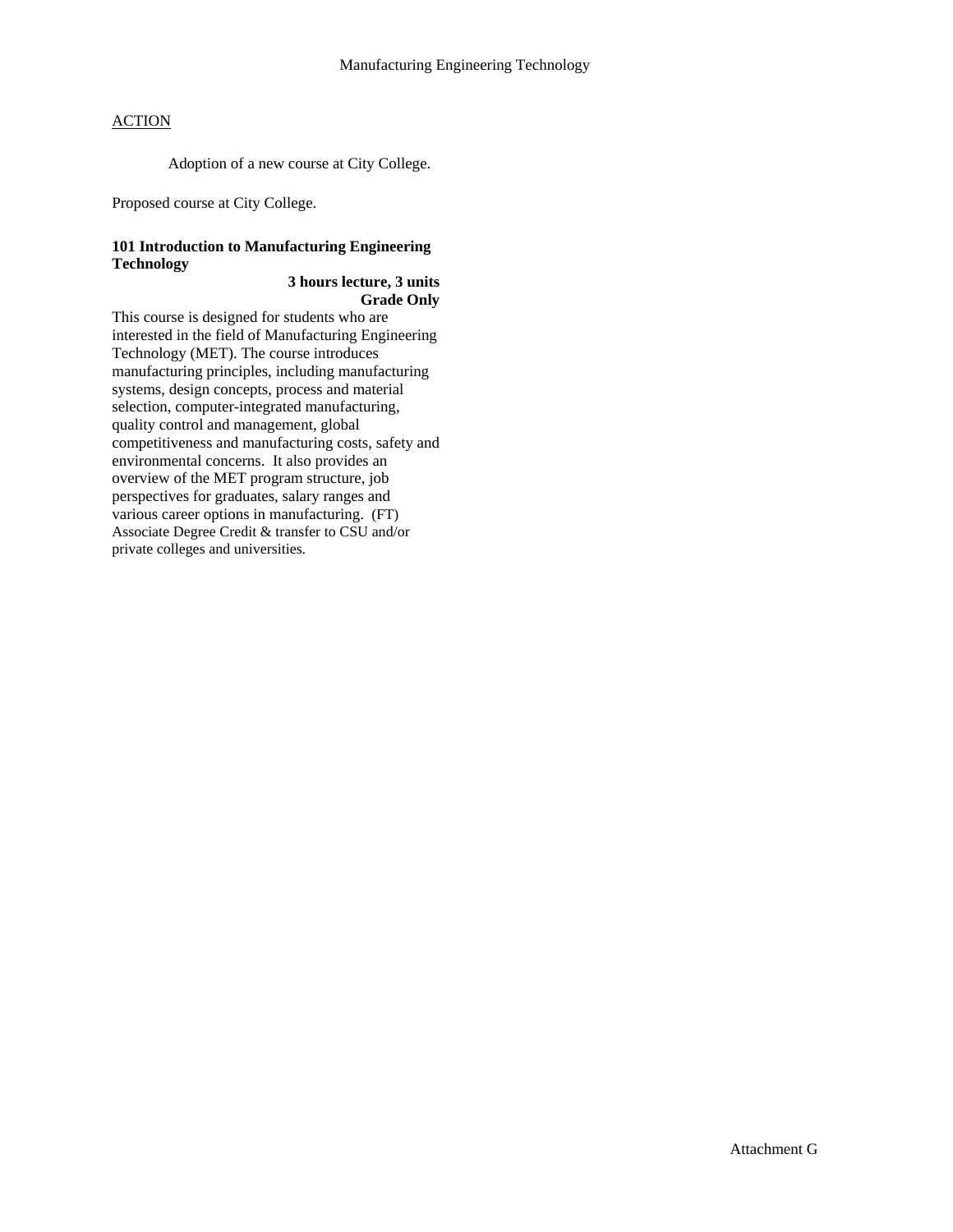Adoption of a new course at City College.

Proposed course at City College.

### **157 Fitness Applications**

### **1.5 - 3 hours lab, 0.5 - 1 units Credit/No Credit Only**

*Advisory:* Completion of or concurrent enrollment in PHYE 153 with a grade of "C" or better, or equivalent.

This course is designed to provide students with the opportunity to increase their fitness levels by use of a longer and more demanding aerobic circuit. Each student is assessed in the areas of cardiovascular efficiency, flexibility, muscular endurance and body composition. An individualized fitness program is prescribed utilizing goals established jointly by the student and instructor. (FT) Associate Degree Credit & transfer to CSU and/or private colleges and universities. UC Transfer Course List.